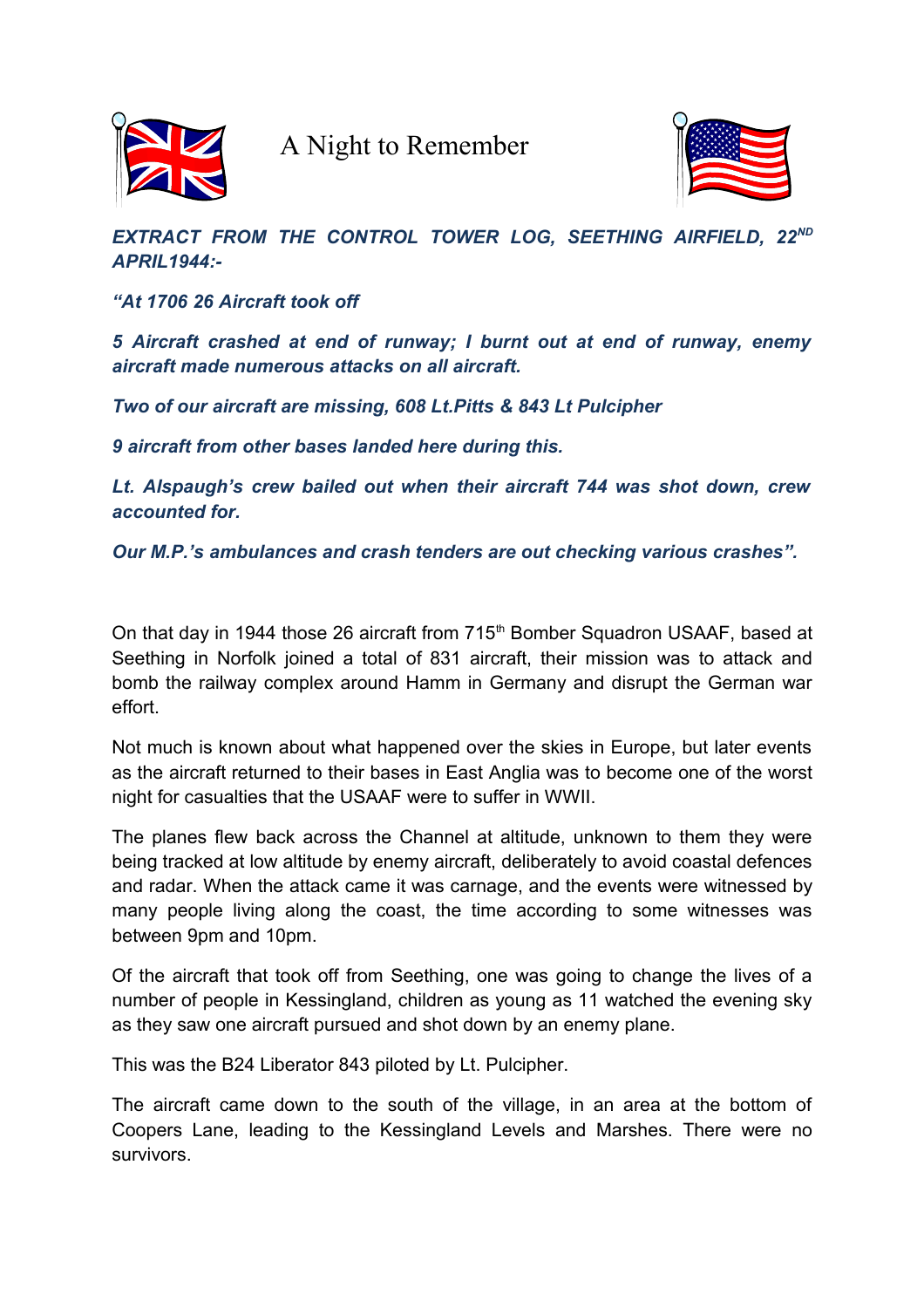For those that witnessed the events that night, there was talk of having a memorial to commemorate the crew whose lives were lost. With that in mind, one of those people John Blowers, who was 11 years old at the time, contacted the local Church Council at St. Edmunds Church to see if it would be possible to do this and have the memorial in the vicinity of the Village War Memorial. He also wrote to the Parish Council (not to be confused with the Church) and asked for their support, also seeking financial support towards the cost of the memorial. It was agreed that the Council would support the project with a financial donation, and as Chairman of the Parish Council , I contacted John and offered my services to try and locate any next of kin/extended family, in order that they could be made aware of what was being planned in memory of their relatives.

Another person recruited for the search was Official Historian for the  $448<sup>th</sup>$  Bomber Group based at Seething this was Patricia Everson. She too was a young girl of 11 years at the time, and remembers the night well.

Research started in February 2009 and a number of agencies were contacted but it was through an appeal on the USAAF website in June 2009 that contact was made with Roy Thomas, a 66 year old retired school psychologist from Monroe Wisconsin. He had experience researching, looking for families/next of kin of aircrew of the USAAF in W.W.II

The 10 crew members were identified as:-

| Pilot             | 2 <sup>nd</sup> Lt. Eugene V. Pulcipher |
|-------------------|-----------------------------------------|
| Co. Pilot         | 2 <sup>nd</sup> Lt. Elmer P. Meier      |
| Navigator         | 2 <sup>nd</sup> Lt. George S.Fahr       |
| <b>Bombardier</b> | 2 <sup>nd</sup> Lt. William Carcelli    |
| Radio Operator    | Staff Sergeant Chester J. Romanosky     |
| Gunner            | Staff Sergeant James R. Hardin          |
| Gunner            | Sergeant William H.Durant               |
| Gunner            | Sergeant William S.Davis                |
| Gunner            | Sergeant Maynard H. Young               |
| Gunner            | Sergeant Carl E. Spellman.              |

Roy's addition to the team researching the crew was a turning point. I was able to identify the family members of the aircrew through American Census Records accessed via Ancestry.com. Roy having received this information was able through his connections and additional research able to confirm or not if we had the right family.